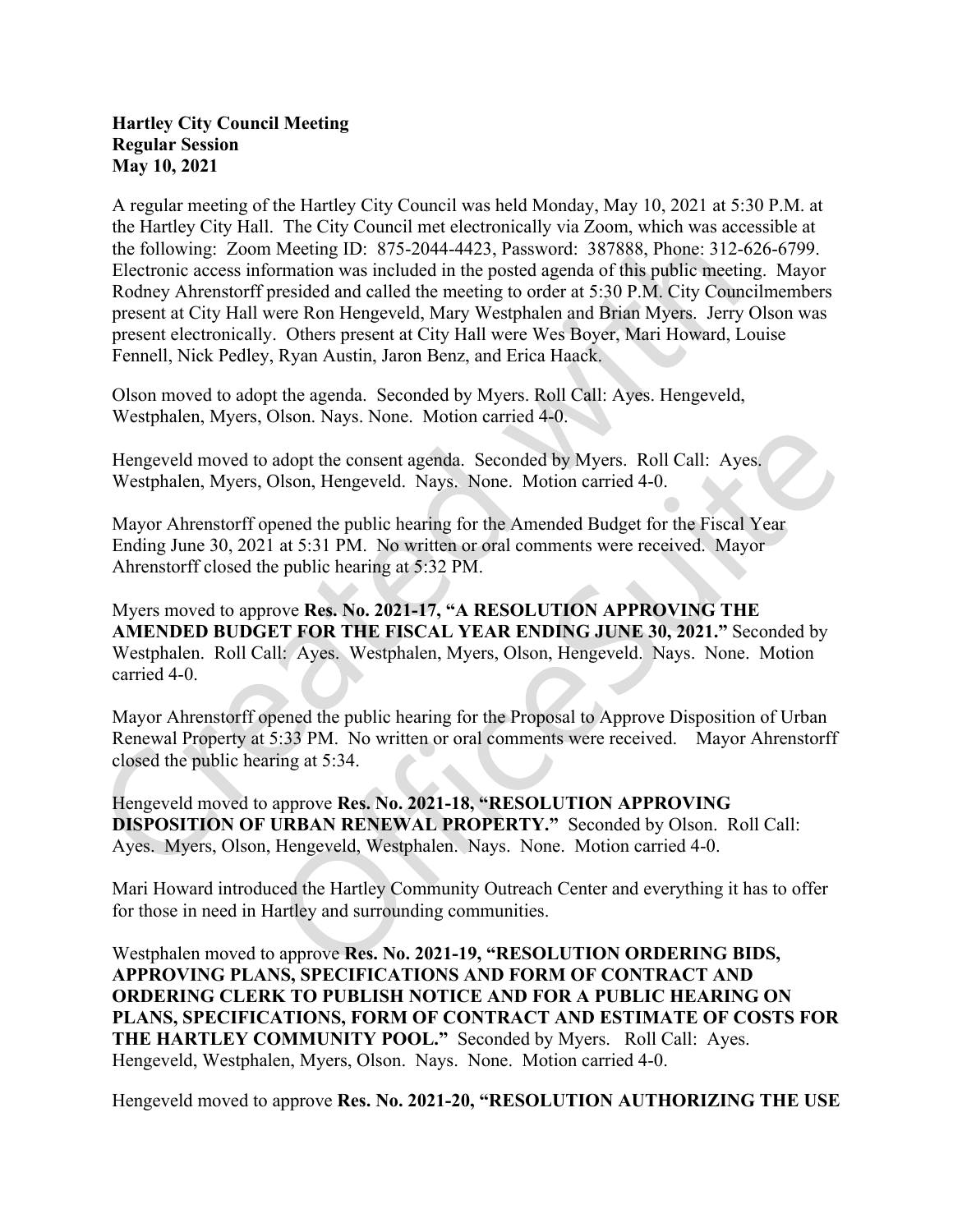OF A PRELIMINARY OFFICIAL STATEMENT FOR THE SALE OF GENERAL OBLIGATION SWIMMING POOL BONDS, SERIES 2021." Seconded by Westphalen. Roll Call: Ayes. Westphalen, Myers, Olson, Hengeveld. Nays. None. Motion carried 4-0.

Westphalen moved to approve Iowa DOT Preconstruction Agreement No. 2021-6-099 for Highway 18 from 8<sup>th</sup> Ave. W to 8<sup>th</sup> Ave. E. Seconded by Hengeveld. Roll Call: Ayes. Westphalen, Myers, Olson, Hengeveld. Nays. None. Motion carried 4-0.

Westphalen moved to approve the five-year Iowa DOT Agreement for Maintenance and Repair of Primary Roads in Municipalities. Seconded by Myers. Roll Call: Ayes. Westphalen, Myers, Olson, Hengeveld. Nays. None. Motion carried 4-0.

Myers moved to approve the NIC master agreement for the customer electronic payment system. Seconded by Westphalen. Roll Call: Ayes. Olson, Hengeveld, Westphalen, Myers. Nays. None. Motion carried 4-0.

Hengeveld moved to approve the bid from Rich Vander Werff for \$725 for 2021 the alfalfa baling lease at the south industrial park. Seconded by Westphalen. Roll Call: Ayes. Olson, Hengeveld, Westphalen, Myers. Nays. None. Motion carried 4-0.

Westphalen moved to approve Res. No. 2021-21, "A RESOLUTION APPROVING APPOINTMENT AND WAGE OF SEASONAL PART-TIME LABORER" for the hiring of Randy Kramer. Seconded by Olson. Roll Call: Ayes. Hengeveld, Westphalen, Myers, Olson. Nays. None. Motion carried 4-0.

Hengeveld moved to approve Res. No. 2021-22, "A RESOLUTION APPROVING APPOINTMENT AND WAGE OF SEASONAL PART-TIME LABORER" for the hiring Morris Rusch. Seconded by Westphalen. Roll Call: Ayes. Westphalen, Myers, Olson, Hengeveld. Nays. None. Motion carried 4-0.

Westphalen moved to approve Res. No. 2021-23, "CERTIFICATE OF APPOINTMENT OF CITY REPRESENTATIVE TO NORTHWEST IOWA REGIONAL HOUSING AUTHORITY." Seconded by Myers. Roll Call: Ayes. Westphalen, Myers, Olson, Hengeveld. Nays. None. Motion carried 4-0.

Olson moved to approve Res. No. 2021-24, "RESOLUTION AUTHORIZING APPLICATION FOR USDA RURAL DEVELOPMENT GRANT AND SETTING A PUBLIC HEARING FOR THE PROPOSED PROJECT." Seconded by Westphalen. Roll Call: Ayes. Myers, Olson, Hengeveld, Westphalen. Nays. None. Motion carried 4-0.

In other business, an MRES GFA Transmission Settlement was received in the amount of \$93,798. An update was given regarding funding to the City from the American Rescue Plan, which is estimated to be approximately \$218,000. More guidance will be forthcoming on the funding.

There was no action by the City Council regarding Agenda Item No. 25 Closed Session per Iowa